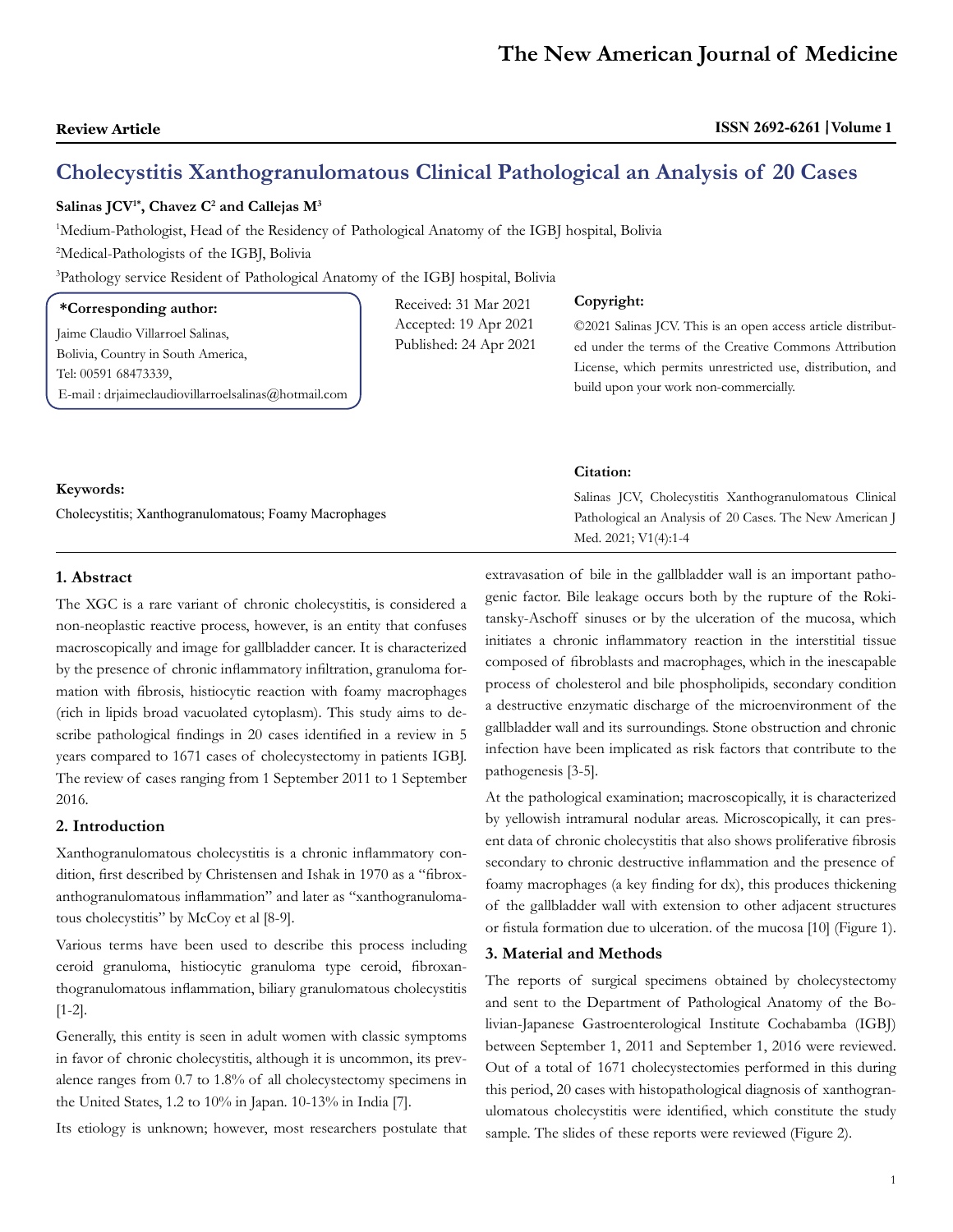

**Figure 1:** surgical specimen product of cholecystectomy, when cut with thickened walls of fibrous appearance with intramural yellowish areas associated with the presence of black-yellowish stones suggestive of cholesterol stones.

Histological section in H&E (4X), gallbladder wall, partially preserved mucosa, wall thickening, fibrosis, and groups of intramural foamy macrophages



**Figure2:** Histological section H&E (40X) foamy macrophages or "foam cell" associated with acute and chronic inflammatory infiltrate

#### **4. Results**

In the period of time studied, 1671 cholecystectomies were performed in the Surgery Service of the Bolivian-Japanese Gastroenterological Institute Cochabamba, the review of slides shows that of this total, 20 cases correspond to the diagnosis of xanthogranulomatous cholecystitis by histopathological study. This corresponds to 1.19% of the total number of cholecystectomies in that period.

Of the 20 cases diagnosed with xanthogranulomatous cholecystitis, 55% [11] were male and 45% [9] were female. Age ranges from 20 to 63 years, with an average of 42.7 years (Figure 3).



**Figure 3:** Histological section wall H and E (20X), bilirubin pigment compatible with intramural stone (red arrow), groups of foamy macrophages (blue arrow)

#### **4.1. Pathological Characteristics**

**4.1.1. Macroscopic Findings:** The review of reports shows as a common denominator specimens product of cholecystectomy with thickened walls, some of the reports report multifragmented tissues (difficulty in surgical approach due to suspicious appearance of malignant neoplastic), the cut wall reveals reticulated mucosa, others of erosive appearance, in wall thickness whitish areas associated with nodular foci of yellowish brown fibrotic intramural tissue; some cases showed hemorrhagic and necrotic areas. The reviewed reports show an association with lithiasis (stones that range from 0.5 to 3.5 cm long axis, most of them green-yellowish color suggestive of cholesterol stones) in 100% of the cases [12-15].

**4.1.2. Microscopic Findings:** Histological slides stained with hematoxylin and eosins from patients with histopathological diagnosis of xanthogranulomatous cholecystitis were reviewed in the microscopic description. The cases that met the criteria of:

1. presence of abundant histiocytes with foamy cytoplasm (foam cell)

2. granulomatous reaction with foreign body-type multinucleated giant cells were selected

3. bile salts and cholesterol crystals in the inflammatory infiltrate

4. chronic and acute inflammatory infiltrate

5. fibrosis

Of the cases reviewed, it is striking that the diagnosis of remission in three of them was gallbladder cancer and the histopathological result showed only 1 positive but associated with xanthogranulomatous cholecystitis, the other two were diagnosed as negative for malignancy (Figure 4).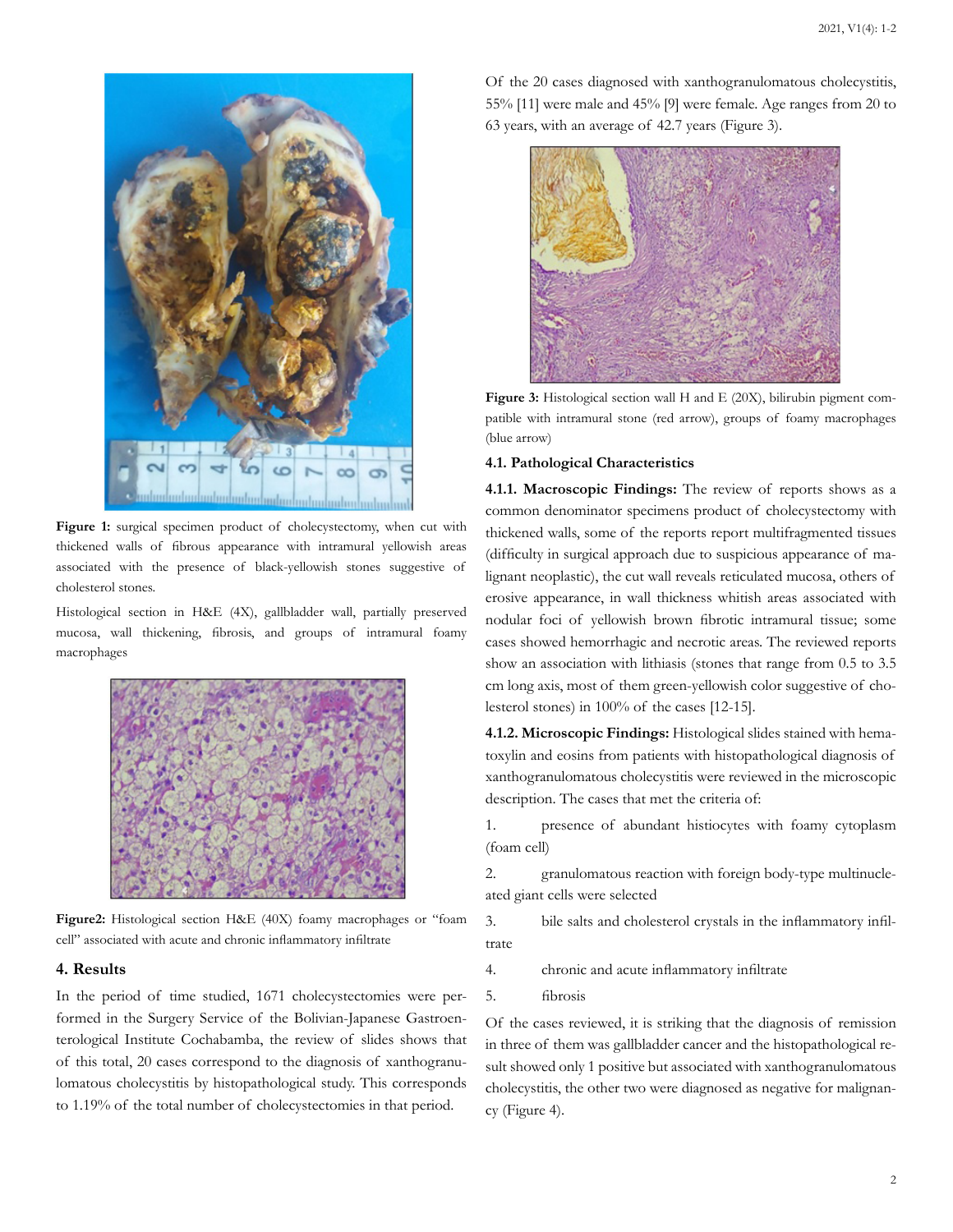

**Figure 4:** Histological section (40X) there is granuloma formation with the presence of a foreign body multinucleated giant cell (red arrow).

# **5. Discussion**

Xanthogranulomatous cholecystitis is a rare entity, it was described as a variant of chronic cholecystitis, and it is considered a benign condition. Regarding the demographic characteristics in this study, I did not report a great difference by gender. The mean age of the patients was (42.7). With a wide range of variation of 20-64 years.

Clinically, it is difficult to distinguish CXG from other chronic diseases of the gallbladder since it can simulate a neoplastic lesion, the symptoms are not specific.

Only in three patients was gallbladder neoplasia suspected due to the macroscopic characteristics, which in one of the cases forced the surgeon to perform a rapid intraoperative biopsy, which was reported by the pathologist as "negative for neoplasia, compatible with a xanthomatous inflammatory process". In one of the cases, the diagnosis of neoplasia associated with xanthogranulomatous cholecystitis was confirmed, which reaffirms the fact that both entities are often confused, and it is only the definitive biopsy that clarifies the diagnosis. On the other hand, the fact that there is an over diagnosis of gallbladder cancer in CXG cases is reaffirmed, which can lead to erroneous therapeutic behaviors.

Some series have suggested the association between CXG and gallbladder cancer in 3 to 10% of cases. In this study this occurred in one case. On the other hand, no statistical difference was found in the incidence of cancer compared to the rest of chronic cholecystitis, for which we cannot affirm that CXG is associated with a higher risk of cancer.

The relationship between CXG and gallbladder carcinoma is unclear. It may simply be that CXG and adenocarcinoma are two complications of cholelithiasis and cholecystitis of certain duration. The association of CXG and carcinoma is important, because when both lesions are present in the same sample, the carcinoma may be missed completely or the extent of the tumor is either over or underestimated.

Several studies have shown the strong association between gallstones and CXG, as in this review all 20 cases had gallstones. Over time, gallstones can lead to immobilization and rupture of the rokitansky-aschoff sinuses or mucosal ulceration leading to extravasation of bile into the gallbladder wall that incites a series of inflammatory cascade with the phagocytosis of bile lipids by macrophages and fibroblasts leading to the formation of xanthoma cells.

Only the histopathological study can definitively differentiate a CXG from a gallbladder carcinoma. The prognosis of this disease is very good compared to a gallbladder carcinoma that implies a high mortality.

#### **6. Conclusion**

In conclusion, although CXG is not considered a precursor lesion, it may be associated with a primary adenocarcinoma of the gallbladder, it is difficult to make a preoperative differentiation between the two lesions. It is important to take into account the possible coexistence to define the appropriate behavior.

There are no clinical findings or studies that reliably suspect this variety of chronic cholecystitis, so surgery, the macroscopic intraoperative appearance and subsequent histopathological study become the only weapon of diagnostic confirmation.

# **References**

- 1. [Goodman ZD, Ishak KG. Xantogranulomatosa Colecistitis. Am J Surg](https://pubmed.ncbi.nlm.nih.gov/7337158/) [Pathol. 1981; 5: 653-9.](https://pubmed.ncbi.nlm.nih.gov/7337158/)
- 2. [Reaño G, Sanchez J, Ruiz E, Celis J, Payer E, Berrospi F et al. Colecis](http://www.scielo.org.pe/scielo.php?script=sci_arttext&pid=S1022-51292005000100008)[titis Xantogranulomatosa: Análisis de 6 casos. Rev. gastroenterol. 2005.](http://www.scielo.org.pe/scielo.php?script=sci_arttext&pid=S1022-51292005000100008)
- 3. Albores J, Henson D, Klimstra D. Tumors of the Gallbladder, Extrahepatic Bile Ducts, and Ampulla of Vater. Tumor-Like Lesions of Gallbladder. Atlas of Tumor Pathology. Armed Forces Institute of Pathology 2000.
- 4. [Reed A, Ryan C, Schwartz SI. Xanthogranulomatous Cholecystitis. J](https://pubmed.ncbi.nlm.nih.gov/8044399/) [Am Coll Surg. 1994; 179: 249-252.](https://pubmed.ncbi.nlm.nih.gov/8044399/)
- 5. [Goodman Z, Ishak K. XanthogranulomatousCholecystitis. Am J Surg](https://pubmed.ncbi.nlm.nih.gov/7337158/) [Path 1981. 5: 653-9.](https://pubmed.ncbi.nlm.nih.gov/7337158/)
- 6. [Houston J, Collins M, Cameron I, Reed M, Parsons M, Roberts K et](https://pubmed.ncbi.nlm.nih.gov/7922056/) [al. Xanthogranulomatous Cholecystitis. Br J Surg. 1994; 81: 1030-2.](https://pubmed.ncbi.nlm.nih.gov/7922056/)
- 7. [Shukla S, Krishnani N, Jain M, Pandey R, Gupta RK. Xanthogranulo](https://pubmed.ncbi.nlm.nih.gov/9100775/)[matous cholecystitis. Fine needle aspiration cytology in 17 cases. Acta](https://pubmed.ncbi.nlm.nih.gov/9100775/) [Cytol. 1997; 41: 413-8.](https://pubmed.ncbi.nlm.nih.gov/9100775/)
- 8. [Christensen AH, Ishak KG. Benign tumors and pseudotumors of the](https://pubmed.ncbi.nlm.nih.gov/4319984/)  [gallbladder. Report of 180 cases. Arch Pathol. 1970; 90: 423–32.](https://pubmed.ncbi.nlm.nih.gov/4319984/)
- 9. [McCoy JJ Jr, Vila R, Petrossian G, McCall RA, Reddy KS. Xanthogran](https://pubmed.ncbi.nlm.nih.gov/1063276/)[ulomatous cholecystitis. Report of two cases. J S C Med Assoc. 1976;](https://pubmed.ncbi.nlm.nih.gov/1063276/) [72: 78–9.](https://pubmed.ncbi.nlm.nih.gov/1063276/)
- 10. [Roberts KM, Parsons MA. Xanthogranulomatous cholecystitis: clini](https://www.ncbi.nlm.nih.gov/pmc/articles/PMC1140974/)[copathological study of 13 cases. J Clin Pathol. 1987; 40: 412–7.](https://www.ncbi.nlm.nih.gov/pmc/articles/PMC1140974/)
- 11. [Zhuang PY, Zhu MJ, Wang JD, Zhou XP, Quan ZW, Shen J et al. Xan](https://pubmed.ncbi.nlm.nih.gov/23134201/)[thogranulomatous cholecystitis: a clinicopathological study of its asso](https://pubmed.ncbi.nlm.nih.gov/23134201/)[ciation with gallbladder carcinoma. J Dig Dis. 2013; 14: 45–50.](https://pubmed.ncbi.nlm.nih.gov/23134201/)
- 12. [Goshima S, Chang S, Wang JH, Kanematsu M, Bae KT, Federle M et](https://pubmed.ncbi.nlm.nih.gov/19446416/)